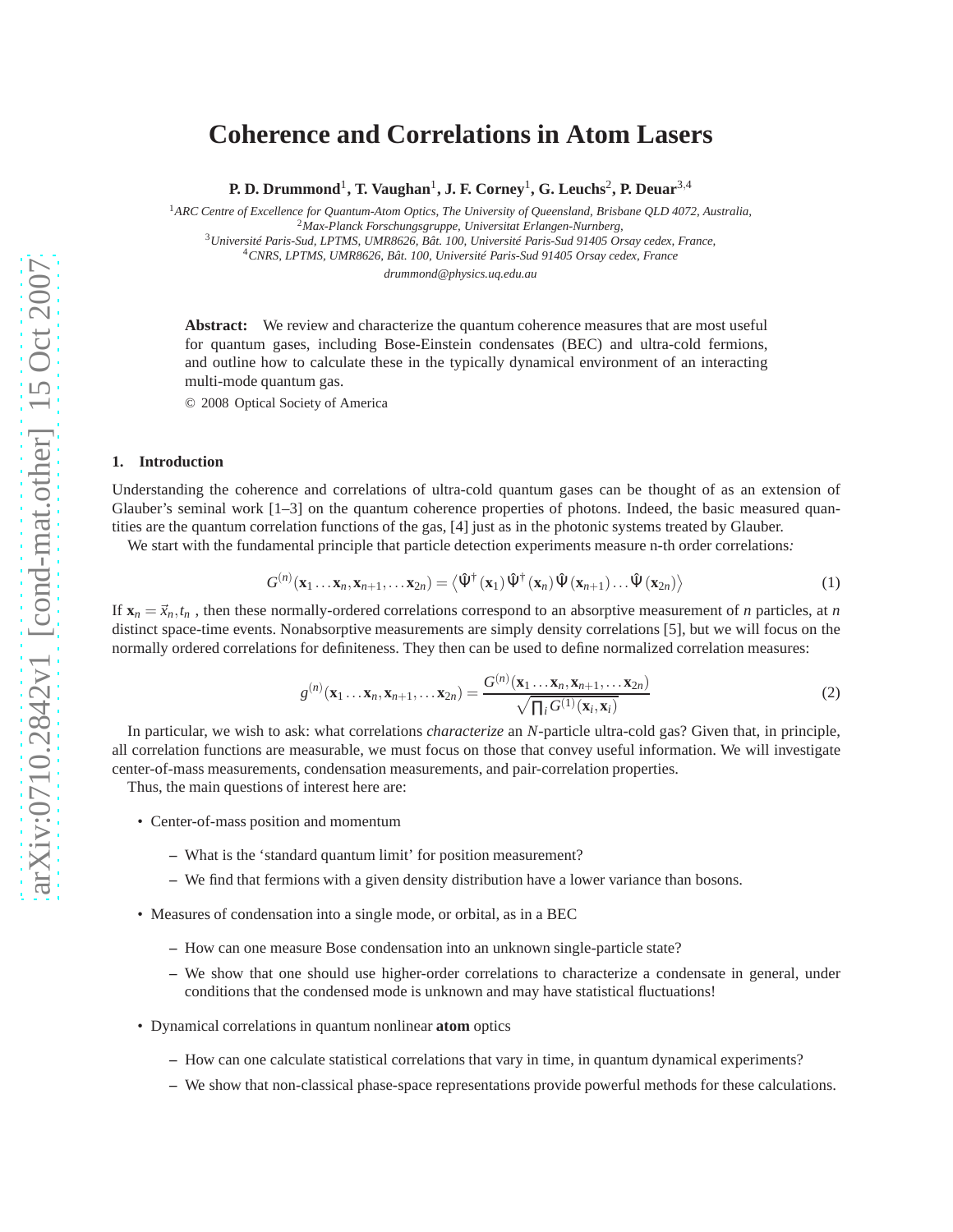

Figure 1. Schematic diagram of metastable Helium experiments.

# <span id="page-1-0"></span>**2. Ultra-cold Atom Experiments**

The simplicity of ultracold quantum gases is a vital factor in modern developments in this field. Theoretical descriptions are able to use simple models [6,7], combining coherence and many-body theory. The underlying interactions are well characterized by a few parameters, interactions can be tuned, and new (possibly macroscopic) tests of quantum mechanics are possible [8].

Recent developments include the well known experiments that have led to atom lasers, atomic diffraction, and interferometers. However, a quiet revolution in measurement techniques has also taken place, leading to the direct detection of atom correlations. This allows us to ask what quantifies the location, coherence and correlations of an ultra-cold gas at the quantum noise level, with an assurance that the corresponding measurements are not impossible.

Thus, the driving force behind theoretical efforts to characterize the coherence and correlation properties of ultracold quantum gases is the rapid growth in experimental techniques, for both generating ultra-cold gases and carrying out the requisite correlation measurements.

The first technique for measuring atomic correlations in cold gases was the pioneering Hanbury-Brown-Twiss twoatom correlation experiment carried out by Yasuda and Shimizu [9] on an ultra-cold metastable <sup>20</sup>Ne<sup>∗</sup> atomic beam. More recently, the development of multi-channel plate He<sup>∗</sup> atom counting techniques [10] now allows the direct measurement of space and time-resolved arrivals of either fermonic or bosonic metastable Helium atoms on a detector plate, as shown in Fig [\(1\)](#page-1-0). While these methods still have some limitations with regard to efficiency and timeresolution, they are in principle able to count almost every atom in a metastable ultra-cold gas.

The first technique for measuring atomic correlations *inside* a non-metastable Bose condensate was the use of ultracold collisions as a loss-mechanism, proportional to the local correlation function. This can be used either directly, or in combination with photo-association methods. It typically provides spatially integrated information, averaged over a trap volume. As an example, this method was used to measure  $g^{(3)}$ using three-body collisions [11], thus providing the first evidence for the correlations predicted [12] in the Tonk-Girardeau regime in a one-dimensional Bose gas.

Another technique of great interest is the use of optical probes. Such measurements are sensitive to the local density fluctuations, and were historically used first to study liquids and particles in suspension via light scattering. Modern techniques typically focus on forward scattering, and have been used to measure nonlocal density correlations between fermion pairs [13,14] produced in molecular 'downconversion' experiments, analogous to parametric downconversion in optics, and also between bosonic atoms [15–18]. Other, more exotic correlation measurement techniques are also under development [19, 20].

While undoubtedly more complex than a simple BEC-formation experiment, all of these different atom correlation experiments are still table-top compatible, as shown in Fig [\(2\)](#page-2-0), which illustrates a compact metastable Helium correlation experiment at the Australian National University.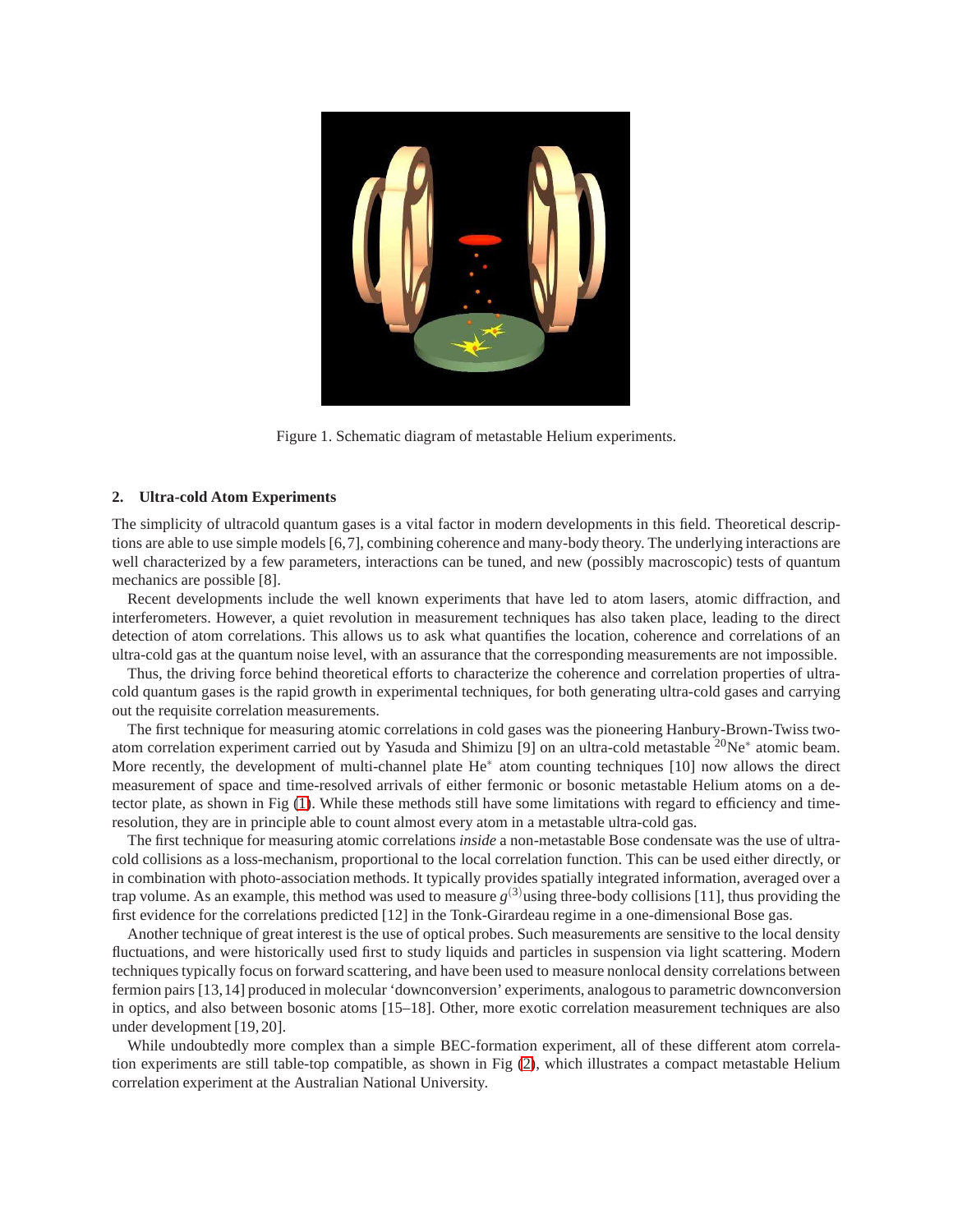

Figure 2. Tabletop setup for metastable Helium experiment.

#### **3. Center of mass measures**

In ultra-cold atom experiments, the BEC or degenerate Fermi gas is not homogeneous, because of the trap, and is therefore spatially localized. This introduces the first idea we wish to explore: what is the standard quantum limit [21] for a center-of-mass (COM) position and momentum measurement? The relevant Hermitian operators, for the case of a number state with eigenvalue  $N > 0$ , are:

<span id="page-2-0"></span>
$$
\hat{\mathbf{x}}^{(N)} = \frac{\int \mathbf{x} \hat{n}(\mathbf{x}) d^D \mathbf{x}}{N},
$$
\n
$$
\hat{\mathbf{P}} = \hbar \int \mathbf{k} \hat{n}(\mathbf{k}) d^D \mathbf{k},
$$
\n(3)

where  $\hat{n}(\mathbf{x}) = \hat{\Psi}^{\dagger}(\mathbf{x}) \hat{\Psi}(\mathbf{x})$ . Here the spatial dimension *D* is included to allow treatment of reduced dimensional environments. These collective operators obey the usual commutation relations:

$$
[\hat{x}_j^{(N)}, \hat{P}_k] = i\hbar \delta_{jk} \tag{4}
$$

and Heisenberg Uncertainty Principle:

<span id="page-2-1"></span>
$$
\Delta x_i^{(N)} \Delta P_i \ge \frac{\hbar}{2} \tag{5}
$$

When there is an uncertainty in the total particle number, a useful approximation (for large numbers of particles) is to replace the eigenvalue by the mean operator expectation value:

$$
\hat{X} = \frac{1}{\langle \hat{N} \rangle} \int \mathbf{x} \hat{n}(\mathbf{x}) d^D \mathbf{x}
$$
\n(6)

#### *3.1. Standard Quantum Noise Levels*

We wish to find the characteristic or 'standard' quantum noise level (SQNL) for the COM position and momentum variance, in an idealized low-noise state. This is analogous to the vacuum noise level of a quadrature measurement. That is, while it is not the lowest noise level possible - which is zero - it is a reasonable goal for an experiment in which technical and thermal noise are eliminated as far as possible. We consider a SQNL defined relative to given density distribution  $\langle \hat{n}(\mathbf{x}) \rangle$ , as the COM variance of the ground-state system configuration in a non-interacting gas with the same density.

Given this definition as the characteristic noise level, we wish to compare the cases of Fermi and Bose gases. Now the SQNL as defined here does not require the gas to be trapped - the gas could be in free space. However, the reference system we choose for comparison purposes is a trapped, non-interacting gas for simplicity. We note that it is possible to have the system in a minimum uncertainty state, which satisfies Eq [\(5\)](#page-2-1) replaced by an equality. Quantum states that are analogous to squeezed states are also possible, in which there is a trade-off between reduction in one variance, and increase in the other.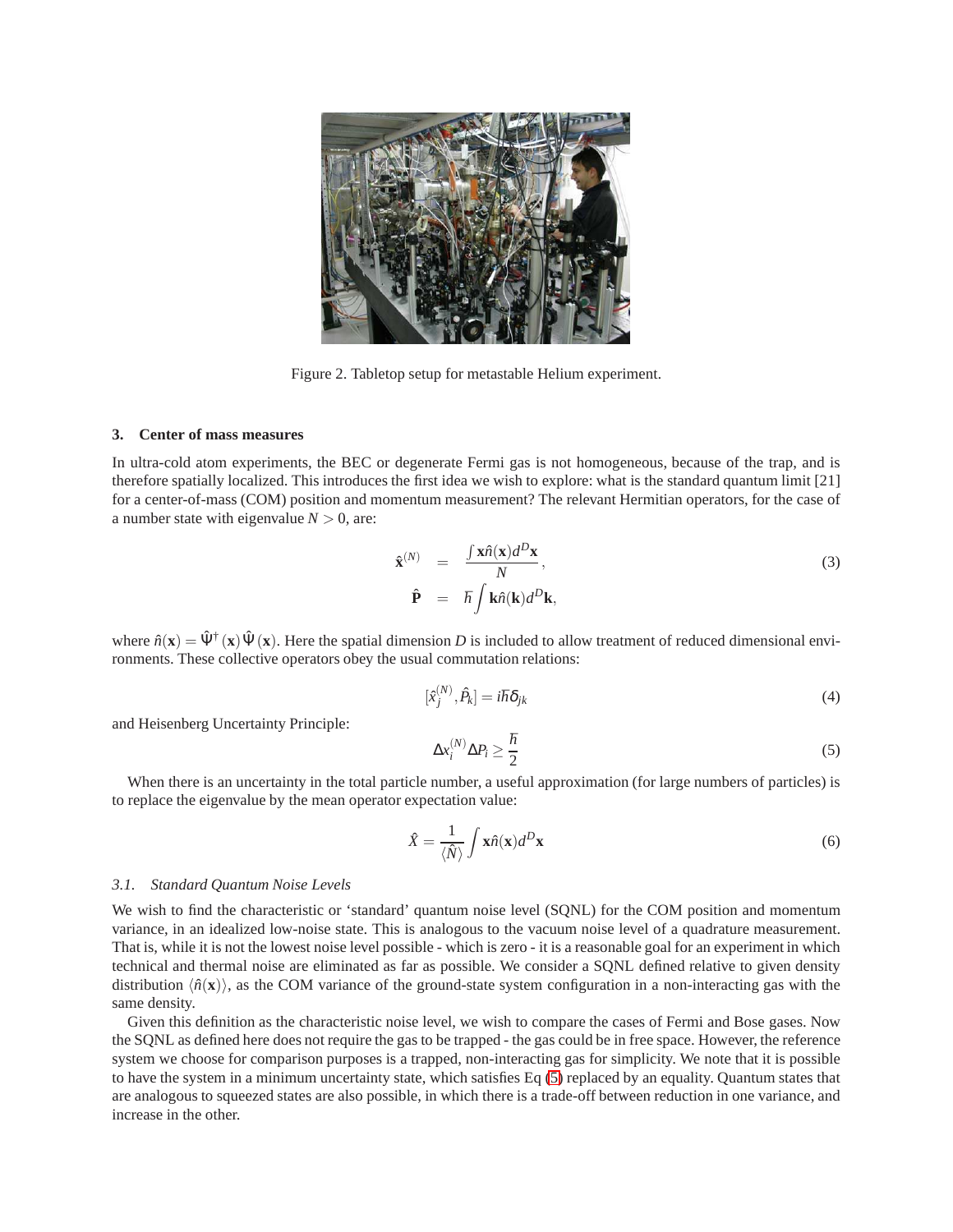

<span id="page-3-0"></span>Figure 3. Identical bosons in their ground state.

Experimentally, the existence of excess noise from the initial atomic source, a moving trap potential, residual thermal noise or even from the quantum noise of the cooling process itself, can result in excess momentum injected into the atomic cloud. This will cause micro-motion in the trap, and hence a COM variance for both the position and momentum which is above the standard limit. Repeated measurements on an ensemble will result in different values of position and momentum, for each measurement, with the possible outcome that both types of variance are well above the SQNL.

However, the simple question we will investigate here is the value of the variance in the case of a non-interacting ground-state configuration.

#### *3.2. SQNL - Identical Bosons*

We introduce the notation of

$$
\hat{a}_j = \int \hat{\Psi}(\mathbf{x}) u_j^*(\mathbf{x}) d^D \mathbf{x}, \qquad (7)
$$

where  $u_j(\mathbf{x})$  is lowest single-particle energy eigenstate of the nominal potential used to obtain the required density distribution.

The reference ground state, corresponding to *N* identical bosons in the single-particle ground state (shown schematically in Fig [3\)](#page-3-0) is then:

$$
|\Psi^{(N)}\rangle = \frac{1}{\sqrt{n!}} \left[\hat{a}_0^{\dagger}\right]^N |0\rangle,\tag{8}
$$

for which the SQNL for mean position and momentum in any dimension is:

$$
\begin{array}{rcl}\n\sigma_{Sx}^2 &=& \langle \Delta \hat{x}_i^2 \rangle = \sigma_x^2 / N \\
\sigma_{Sp}^2 &=& \langle \Delta \hat{P}_i^2 \rangle = N \sigma_p^2\n\end{array} \tag{9}
$$

Here  $\sigma_p$  is the standard deviation of the density distribution in momentum space, equal to  $\hbar/(2\sigma_x)$  if the distribution is Gaussian (and thus in a minimum uncertainty state).

## *3.3. SQNL - Identical Fermions*

We can express the zero-temperature state of a collection of *N* identical fermions using a similar notation:

$$
|\Psi^{(N)}\rangle = \left[\prod_{j=1}^{N} \hat{a}_j^{\dagger}\right] |0\rangle \tag{10}
$$

where *j* labels the *N* lowest energy eigenstates of some trapping potential, as shown in figure [4.](#page-4-0) For simplicity here, we assume the potential  $V(\mathbf{x}) = \hbar \omega^2 |\mathbf{x}|^2 / 2$  is harmonic, with a trap-frequency  $\omega$ .

The dimensionality of the calculation in this case influences the result through the mode structure of the ground state of *N* identical fermions. For a Fermi gas confined to *D* spatial dimensions, the SQNL in the mean position and total momentum is

$$
\sigma_{Sx}^2 = \langle \Delta \hat{\kappa}_i^2 \rangle = \sigma_x^2 / N^{1+1/D} \n\sigma_{Sp}^2 = \langle \Delta \hat{P}_i^2 \rangle = N^{1-1/D} \sigma_p^2.
$$
\n(11)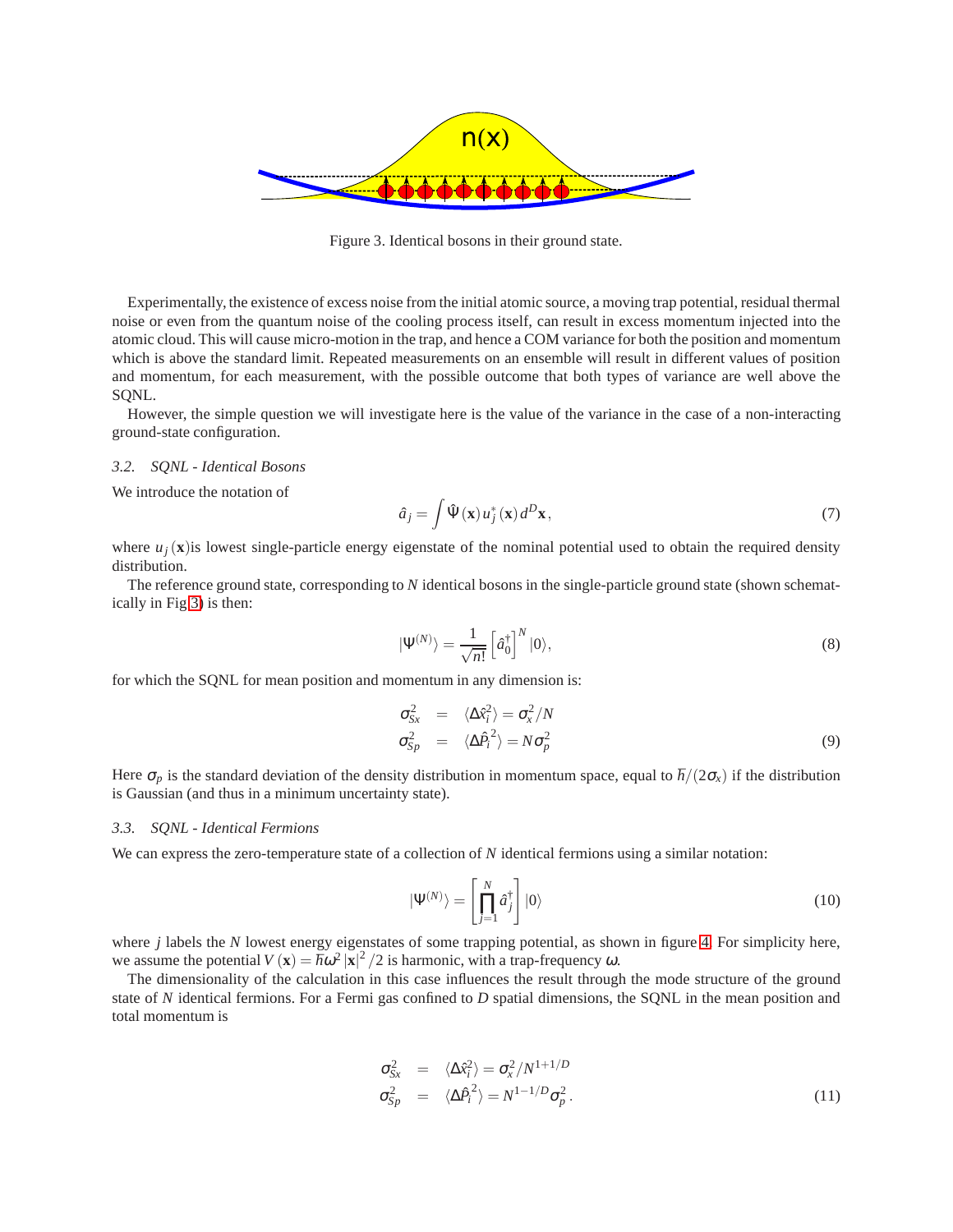

<span id="page-4-0"></span>Figure 4. Identical harmonically trapped fermions in their ground state.

We thus find the interesting result that the SQNL in measurements of the mean position is a factor of  $\sqrt[1]{N}$  smaller for harmonically trapped fermions in comparison with the same number of identical bosons - ie., *N* times smaller in one dimension - provided the density variance itself is comparable. We attribute this difference to the Pauli exclusion principle and the associated Fermi pressure which expands the density distribution (for the same trap frequency), but with correlated density fluctuations so that the mean COM variance is unchanged. In the Fermi case, the expanded size means that  $\sigma_p \sim N^{1/D} \hbar/(2\sigma_x)$ , so that the density distribution variances are no longer at the minimum uncertainty level. However, the minimum uncertainty limit for COM position and momentum is (approximately) achieved for a harmonic trap in any number of dimensions.

Surprisingly, it is the characteristic length of the trap ground-state (divided by  $\sqrt{N}$ ) that sets the absolute COM position variance scale for either type of quantum statistic.

## **4. Condensation measures**

The archetypal criterion for Bose-Einstein condensation in a gas of interacting identical bosons is the one devoloped in 1956 by Penrose and Onsager [22]. Their criterion hinges on the fact that eigenvalues of the single particle reduced density matrix  $\rho^{(1)}(\mathbf{x}, \mathbf{x}') = \langle \hat{\psi}^{\dagger}(\mathbf{x}') \hat{\psi}(\mathbf{x}) \rangle$  are the mean occupancies of the corresponding eigenstates. Penrose and Onsager therefore suggested that the existance of BEC is synonymous with at least one of these eigenvalues growing extensively with the size of the system. This is equivalent to requiring perfect first order (phase) coherence, a fact which is reflected in Glauber's extension of his theory of optical coherence  $[1-3]$  to the ultra-cold gas arena [4].

The question we now ask is this: is first order coherence the defining feature of a BEC? Recent literature has begun to acknowlege that the answer may in fact be no. For example, Wilkin et al. [23] have found the zero-temperature ground state of an harmonically trapped attractively interacting rotating Bose gas is a fragmented condensate according to the first order criterion. Pethick and Pitaevskii [24] have leveled criticism at this diagnosis, suggesting that the Penrose-Onsager criterion gives sensible results only when interpreted in the centre-of-mass frame of the system. This same result has also been considered in depth by Gajda [25] who suggests that Wilkin et al.'s unintuitive result might be avoided if the reduced density operator in the Penrose-Onsager criterion were replaced with 'conditional' reduced density operators – again effectively tracing out any mean position uncertainty present in the system.

Additionally, the first-principles evaporative cooling simulations discussed later in Sec. [5](#page-5-0) provide further evidence of the short-comings of using first-order coherence as the basis for a criterion. They indicate that at least one method of BEC preparation implicitly results in significant mean position uncertainty which washes out the uniform phase coherence.

### *4.1. Probabilistic mixtures of condensed modes*

Examples of states which are handled incorrectly by the Penrose-Onsager criterion can be easily constructed. For instance, consider the following mixed state:

$$
\hat{\rho}_M = \sum_i p_i |(u_i)^N \rangle \langle (u_i)^N| \tag{12}
$$

where each  $|(n_i)^N\rangle = (a_i^{\dagger N}/\sqrt{N!})|0\rangle$  describes a condensed *N*-particle system with the order parameter  $u_i(\mathbf{r})$ . This is therefore a mixture of condensates in different modes: in every case there is a BEC present.

Such mixtures occur when the center-of-mass motion is excited in a trapped BEC. This motion is undamped, and observed in almost all experiments. It may, under some circumstances, result in a relatively low average occupation of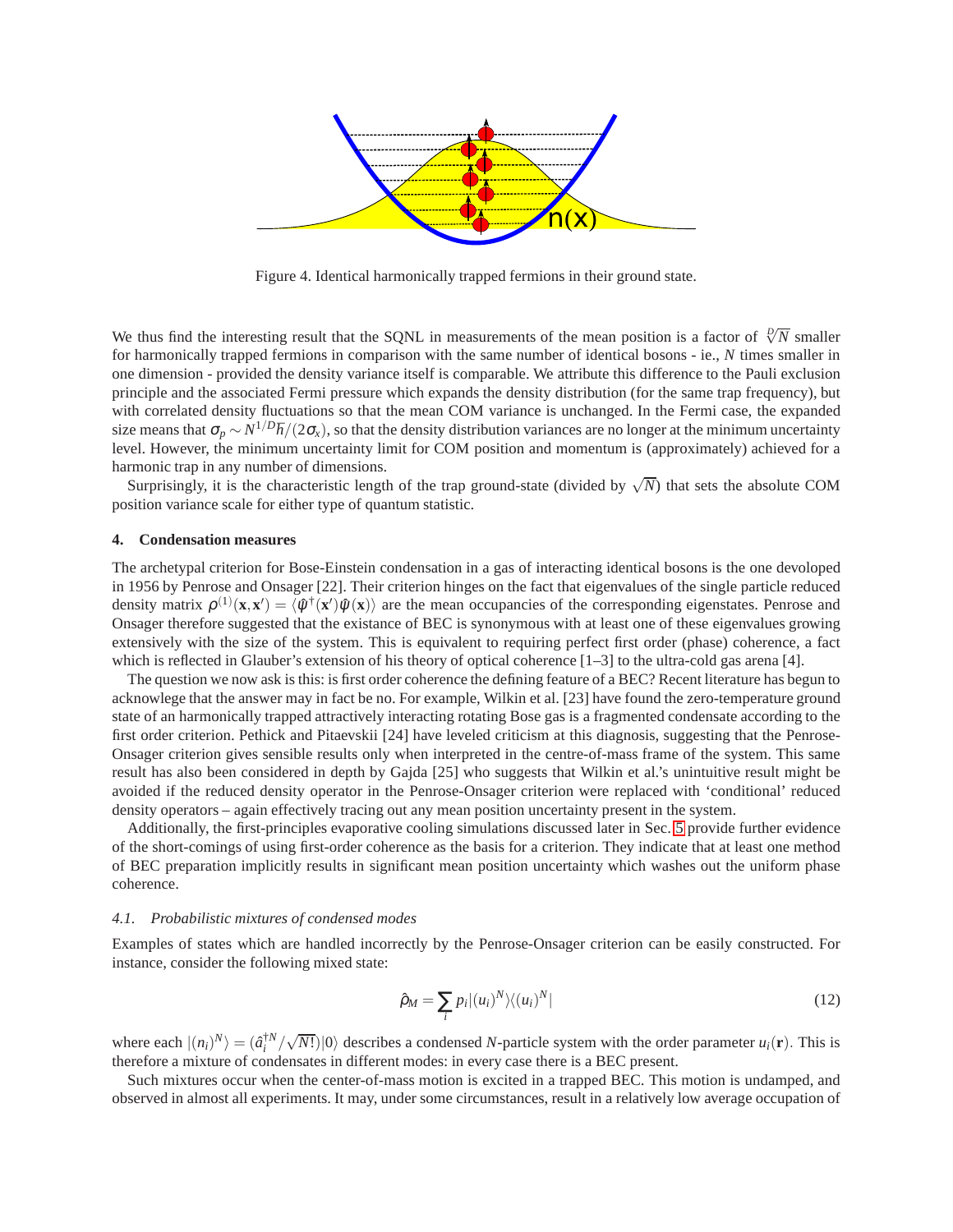any single mode. This of course leads to the decay of first-order coherence and thus the condensate fraction as defined by Penrose and Onsager.

We posit, however, that statistical uncertainty as to the exact mode of condensation should not influence the classification of that system as condensed, given the particles deterministically occupy a single mode.

## *4.2. Higher-order condensation measures*

One obvious solution to this problem is to consider measures based on correlations of order greater than unity. For a set of orthogonal modes  $u(\mathbf{r})$  we define the *m*-th order phase-space filling factor

$$
F_u^{(m)} = \frac{\sum_u \langle : \hat{n}_u^m : \rangle}{\langle : \hat{N}^m : \rangle}.
$$
\n(13)

This is a well-defined, obversable correlation function for the Bose gas that describes the (inverse) spread across the modes  $u(\mathbf{r})$  in individual members of a statistical ensemble. It has the property that it is sensitive to off-diagonal number correlations such as  $\langle : \hat{n_u} \hat{n}_{u'} \hat{n}_{n''} \dots : \rangle$  in such a way that the filling factor approaches unity for systems in mixed states composed only of macroscopically occupied modes in this particular basis.

The filling factor is therefore a signature of condensation even when the BEC is oscillating or moving randomly, as it usually is in an experiment, provided the possible condensate modes belong (or are 'close' to) the set of orthogonal modes present in the numerator of  $F^{(m)}$ . For example, consider the second-order phase-space filling factor in momentum space:

<span id="page-5-1"></span>
$$
F_{\mathbf{k}}^{(2)} = \frac{\sum_{\mathbf{k}} \langle : \hat{n}_{\mathbf{k}}^{2} : \rangle}{\langle : \hat{N}^{2} : \rangle}
$$
 (14)

which attains its maximum of one for a state with all of the particles in a single momentum mode, or for a mixture of such states with possibly different values of momentum. This is calculable for models of evaporative cooling and gives a high occupation even for unknown modes.

In terms of spatial correlations, this particular measure can be written as

$$
F^{(2)} = \frac{1}{V \langle : \hat{N}^2 : \rangle} \int d\mathbf{x}_1 d\mathbf{x}_2 d\mathbf{r} \langle \hat{\Psi}^{\dagger} (\mathbf{x}_1 - \mathbf{r}) \hat{\Psi}^{\dagger} (\mathbf{x}_2 + \mathbf{r}) \hat{\Psi} (\mathbf{x}_2) \hat{\Psi} (\mathbf{x}_1) \rangle
$$
  
= 
$$
\frac{1}{V \langle : \hat{N}^2 : \rangle} \int d\mathbf{x}_1 d\mathbf{x}_2 d\mathbf{r} G^{(2)} (\mathbf{x}_1 - \mathbf{r}, \mathbf{x}_2 + \mathbf{r}, \mathbf{x}_2, \mathbf{x}_1),
$$
(15)

which is just the spatial average of a second-order nonlocal correlation function. Thus the phase-space filling factor, when defined in terms of the momentum modes, is a measure of the overall spatial coherence of the state. But unlike first-order measures of coherence, it is robust in the presence of mixtures.

## <span id="page-5-0"></span>**5. Simulations of quantum dynamics**

While defining relevant correlation functions is both instructive and relatively simple, the same cannot be said for their calculation. We are faced with the problem of how to calculate an interacting many-body quantum state. Furthermore, for ultracold atoms, since there is no coupling to a finite-temperature reservoir, and external potentials and fields are readily adjustable, most experiments are typically non-equilibrium in nature.

The underlying difficulty is that quantum many-body problems are exponentially complex. If we consider *n* atoms distributed among *m* modes, and take  $n \approx m \approx 500,000$ , then the corresponding number of distinct quantum states is:

$$
N_S \approx 2^{2n} \approx 2^{1,000,000} \tag{16}
$$

This means that there are more quantum states than atoms in the universe, so we certainly can't numerically diagonalize the Hamiltonian. Even if we could find the eigenstates, there are so many that this is not of itself particularly useful. Calculating  $N<sub>S</sub>$  expansion coefficients for an arbitrary initial state is necessary, in order to **use** the eigenstates in a dynamical calculation. This is not a practical endeavour.

As an illustration, Fig [\(5\)](#page-6-0) gives a diagram of the collision physics that leads to evaporative cooling. However, a typical experiment has not just two, but rather millions of initial atoms (or more). To discover the final quantum density matrix requires one to integrate forward in time a many-body master equation that includes both quantum collisions and trap losses. This can be carried out using a Boltzmann or quantum kinetic equation approximation [26],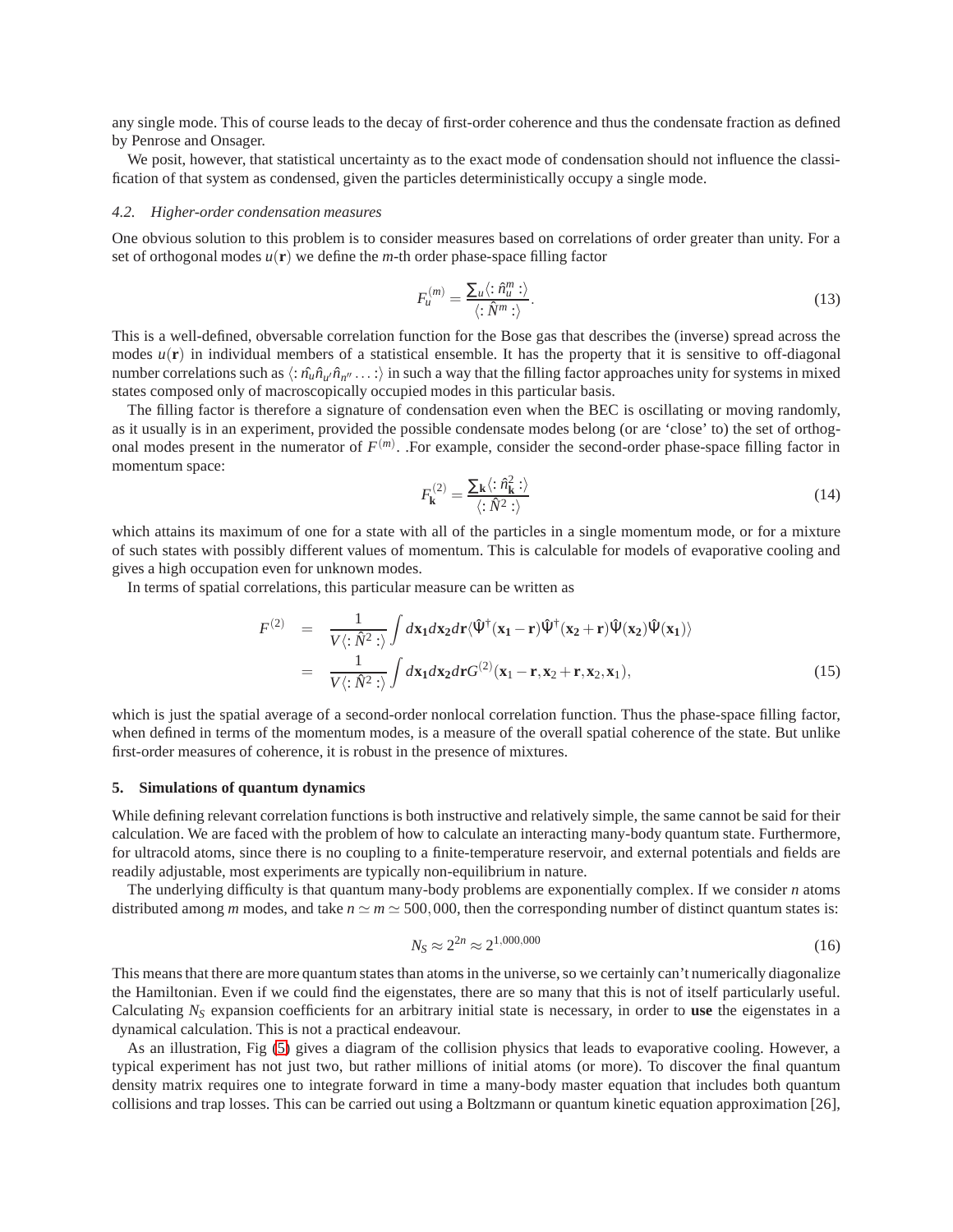but this is usually at some cost in accuracy. While all stochastic approaches sacrifice information, what matters is that no systematic errors are introduced.



<span id="page-6-0"></span>Figure 5. Schematic diagram of evaporative cooling collision

#### *5.1. Quantum phase-space methods*

There are a number of phase-space representations of quantum mechanics. However, if a classical phase-space is used, as in the Wigner [27] and Glauber-Sudarshan [28] representations, with 2*M* degrees of freedom (*x<sup>i</sup>* , *pi*) for *M* classical coordinates  $x_i$ , one finds that there is in general no exact stochastic process in  $(x_i, p_i)$  that corresponds to the quantum dynamics. One way to understand this, is that this would be equivalent to a local hidden variable theory, which is in general ruled out by Bell's theorem. Despite this, these techniques are useful approximations with many applications [29–32]. An alternative method is to use a nonclassical phase-space, that allows for quantum entanglement and superpositions [33, 34].

As an example, the Positive-P representation [33] uses a non-classical phase-space. It is able to represent all quantum density matrices, and has a positive definite propagator. The method expands the density matrix over coherent states  $|\vec{\alpha}\rangle$  with 4*M* real or 2*M* complex coordinates:

$$
\hat{\rho} = \int P(\vec{\alpha}, \vec{\beta}) \, \frac{|\vec{\beta}\rangle\langle\vec{\alpha}|}{\langle\vec{\alpha}|\vec{\beta}\rangle} \, d^{2M}\vec{\alpha} \, d^{2M}\vec{\beta} \tag{17}
$$

The resulting distributions are positive and obey a diffusion equation when the system is described by a Hamiltonian that involves single– and two–particle processes, which can therefore be numerically simulated on a conventional digital computer [35]. A number of useful applications of these methods to correlation function calculations have been made [36–38]. The trade-off is that, when there is insufficient damping, the sampling error increases with time, although the useful time period is easily estimated [39]. This can be controlled, to some extent, with more advanced methods like the stochastic-gauge P-representation [40–42].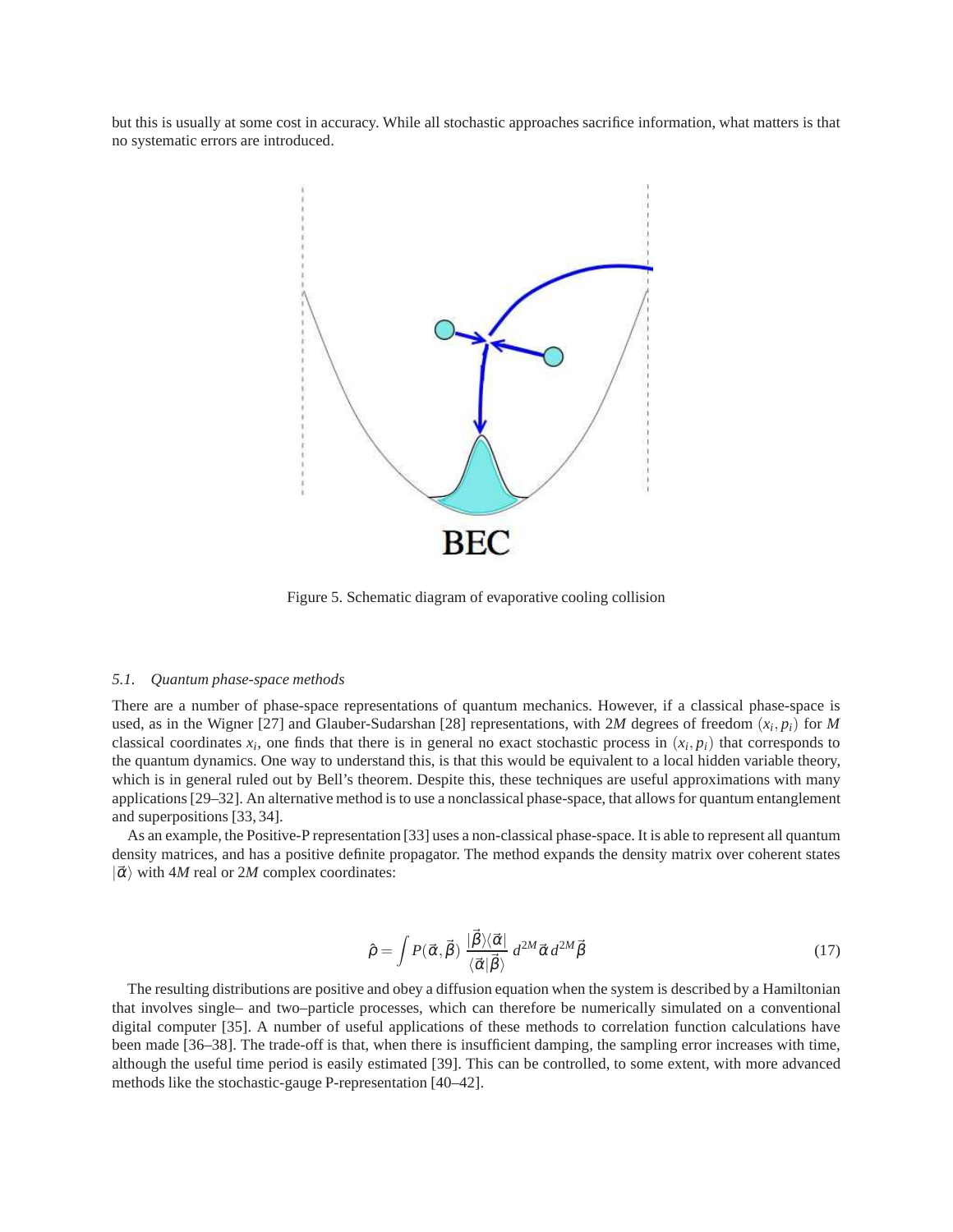

<span id="page-7-0"></span>Figure 6. Evaporative cooling simulation results: (a) effective center-of-mass temperature and (b) second-order phase-space filling factor  $(F_k^{(2)})$  measure of condensation.

## *5.2. Evaporative cooling*

The breakthrough in experimental techniques which led to the observation of BEC was the use of evaporative cooling to produce temperatures even lower than those obtained with laser cooling. However, as this is a non-equilibrium process - with no conventional thermal reservoir - it leads to an intriguing fundamental question: *What is the true state of an atom BEC?*

We have tried to answer this question with a first-principles quantum simulation of the many-body quantum dynamics leading to BEC formation [43]. The process is simple in principle. As shown in Fig. [5,](#page-6-0) colliding warm atoms can produce a 'hot' and 'cold' pair: the more energetic atom escapes, while the slow-moving partner joins the condensate. This process is accelerated by Bose stimulation, once there are sufficiently many particles in a low-energy single-particle state.

The system is described by the following Hamiltonian:

<span id="page-7-1"></span>
$$
\hat{H} = \int \left[ \frac{\hbar^2}{2m} \nabla \hat{\Psi}^\dagger \nabla \hat{\Psi} + \frac{g}{2} \hat{\Psi}^{\dagger 2} \hat{\Psi}^2 + V(\mathbf{r}, t) \hat{\Psi}^\dagger \hat{\Psi} + \hat{\Gamma}(\mathbf{r}) \hat{\Psi}^\dagger + \hat{\Gamma}^\dagger(\mathbf{r}) \hat{\Psi} \right] d^3 \mathbf{r}.
$$
 (18)

Here *g* represents the inter-atomic *s*-wave scattering interaction in a point-contact approximation (with a momentum cut-off), *m* is the mass,  $V(\mathbf{r})$  is the trap potential, and  $\hat{\Gamma}(\mathbf{r})$  is a reservoir of untrapped modes which describe the spatially dependent out-coupling from the trap. After transforming to the positive-P representation, rescaling to a dimensionless form, sampling the distribution and obtaining the stochastic equations for the samples, one obtains the following equations for the complex fields  $\alpha(\mathbf{z}, \tau)$ ,  $\beta(\mathbf{z}, \tau)$ :

$$
\frac{d\alpha}{d\tau} = -i \left[ \alpha \beta^* + v(\mathbf{z}, \tau) - i \gamma(\mathbf{z}) - \nabla^2 + \sqrt{i} \zeta_1(\mathbf{z}, \tau) \right] \alpha
$$
\n
$$
\frac{d\beta}{d\tau} = -i \left[ \alpha^* \beta + v(\mathbf{z}, \tau) - i \gamma(\mathbf{z}) - \nabla^2 + \sqrt{i} \zeta_2(\mathbf{z}, \tau) \right] \beta,
$$
\n(19)

where,  $\zeta_{(j)}(\mathbf{z}, \tau)$  are real independent white noise fields with the variances

$$
\langle \zeta_{(i)}(\mathbf{z}, \tau) \zeta_{(j)}(\mathbf{z}', \tau') \rangle = \delta_{ij} \delta(\tau - \tau') \delta^{(3)}(\mathbf{z} - \mathbf{z}'). \tag{20}
$$

Thes equations are an exact mapping from quantum dynamics. They have the structure of the usual Gross-Pitaevskii mean-field equations, together with a stochastic delta-correlated field that contains the quantum noise caused by collisions. These noise terms give rise, for example, to the spontaneous effects that are absent in a mean-field description. There are two coupled phase-space fields driven by independent noises, so that eventually the equations depart from the usual classical GP behaviour. The equations include the scaled trap potential  $v(\mathbf{z}, \tau)$ , and loss rate  $\gamma(\mathbf{z})$ .

The results of the evaporative cooling simulations are illustrated as Fig. [6.](#page-7-0) Firstly, Fig. [6](#page-7-0) (a) shows the timedependence of the center-of-mass temperature, showing the presence of a stimulated increase in center-of-mass temperature, during the condensate formation process. Secondly, Fig. [6](#page-7-0) (b) illustrates the corresponding change in the second-order phase-space filling factor  $F_{\mathbf{k}}^{(2)}$  $k_{\mathbf{k}}^{(2)}$  (defined in Eq. [\(14\)](#page-5-1) above) during the condensate formation process, showing that this higher-order measure of coherence can indeed provide a signature of condensate formation.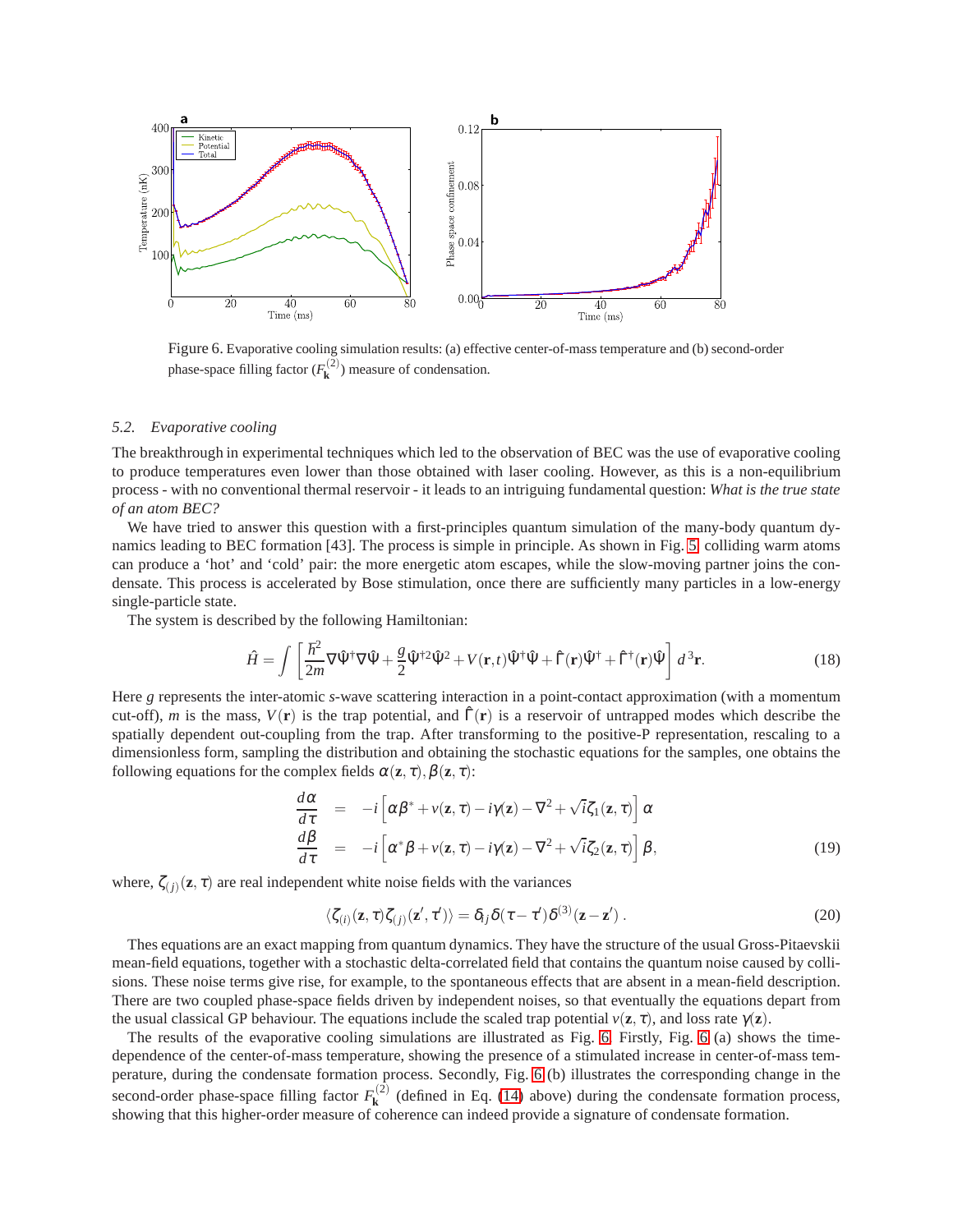

<span id="page-8-0"></span>Figure 7. Schematic of the BEC collision

# *5.3. BEC collisions with 150,000 atoms*

The collision of pure <sup>23</sup>Na BECs, was reported in an experiment at MIT [44], and a similar setup is now being investigated in detail with metastable He∗ . This provides an analog to nonlinear optics, in which a type of four-wave mixing occurs, generating correlated pairs of atoms. First-principles quantum dynamical simulations can provide a way to benchmark and test competing approximate theories, while providing a route forward to future experimental tests of correlations. In these simulations [45, 46], schematically represented in Fig. [7,](#page-8-0) a  $1.5 \times 10^6$  atom condensate is prepared in a cigar-shaped magnetic trap with frequencies of 20,80,80*Hz* in the *X*,*Y*,*Z* directions respectively. A brief Bragg laser pulse coherently imparts an *X* velocity of  $2v<sub>0</sub> \approx 20$  mm/s to half of the atoms, which is much greater than the maximum sound velocity of 3.1 mm/s. Simulations of both spontaneous [45] and stimulated [46] scattering were carried out. For stimulated scattering, another much weaker pulse generates a small 2% "seed" wavepacket with a *Y* velocity of  $v_s = 9.37$  mm/s relative to the center of mass (this value is chosen to give strong bosonic stimulation into the "fourth" condensate).

At this point the trap is turned off so that the wavepackets collide freely. In a center-of-mass frame, atoms are scattered preferentially into a spherical shell in momentum space with anticorrelated directions and mean velocities v<sup>s</sup> ≈ vQ. Seed pulses induce a four-wave mixing process which generates a stimulated coherent wavepacket at *Y* velocity -v<sub>s</sub>, as well as growing the strength of both of the wavepackets at  $\pm v_s$  by Bose enhanced scattering.

The dynamics of the distribution of atom velocities and correlations between the scattered atoms have been calculated and are shown in Figures [8.](#page-9-0) and [9.](#page-9-1) Such correlations have recently become experimentally measurable [10, 15, 16]. Correlation behaviours qualitatively similar to these have been seen experimentally. The simulation is carried out using the positive-P representation in the *X*-center-of-mass frame from the moment the lasers and trap are turned off  $(t = 0)$ . The initial wavefunction is modeled as the coherent-state mean-field Gross-Pitaevskii (GP) solution of the trapped *t* < 0 condensate, but modulated with a factor  $\left[\sqrt{0.49}e^{imv_0x/\hbar} + \sqrt{0.49}e^{-imv_0x/\hbar} + \sqrt{0.02}e^{-imv_0y/\hbar}\right]$  for the case of a 2% seed pulse, or  $\sqrt{2} \cos(mv_Qx/\hbar)$  when no seed pulse is present. The field Hamiltonian is discretized with lattice sizes of up to  $432 \times 105 \times 50$ , generating a Hubbard-type Hamiltonian like Eq [\(18\)](#page-7-1), but with external potential *V* and reservoirs  $\hat{\Gamma}$  omitted.

As mentioned above, limitations arise because the size of the sampling uncertainty grows with time, and eventually, soon after the end of the time scale in Fig. [8,](#page-9-0) reaches a size where it is no longer practical to obtain useful precision. This time can be estimated using the formulae found in [39], although it may be extended with more sophisticated techniques.

A number of approximate calculations exist for this experiment [30,31,47–49], making it useful to have a definitive first-principles approach. Comparisons were made (Fig. [9\)](#page-9-1) with previous approximate simulations that used a scattering cross-section approximation (the SVEA method [47]), and those [30, 31] using a classical phase-space technique - the truncated Wigner method [29]. This approximate method was less accurate (as is to be expected from its limita-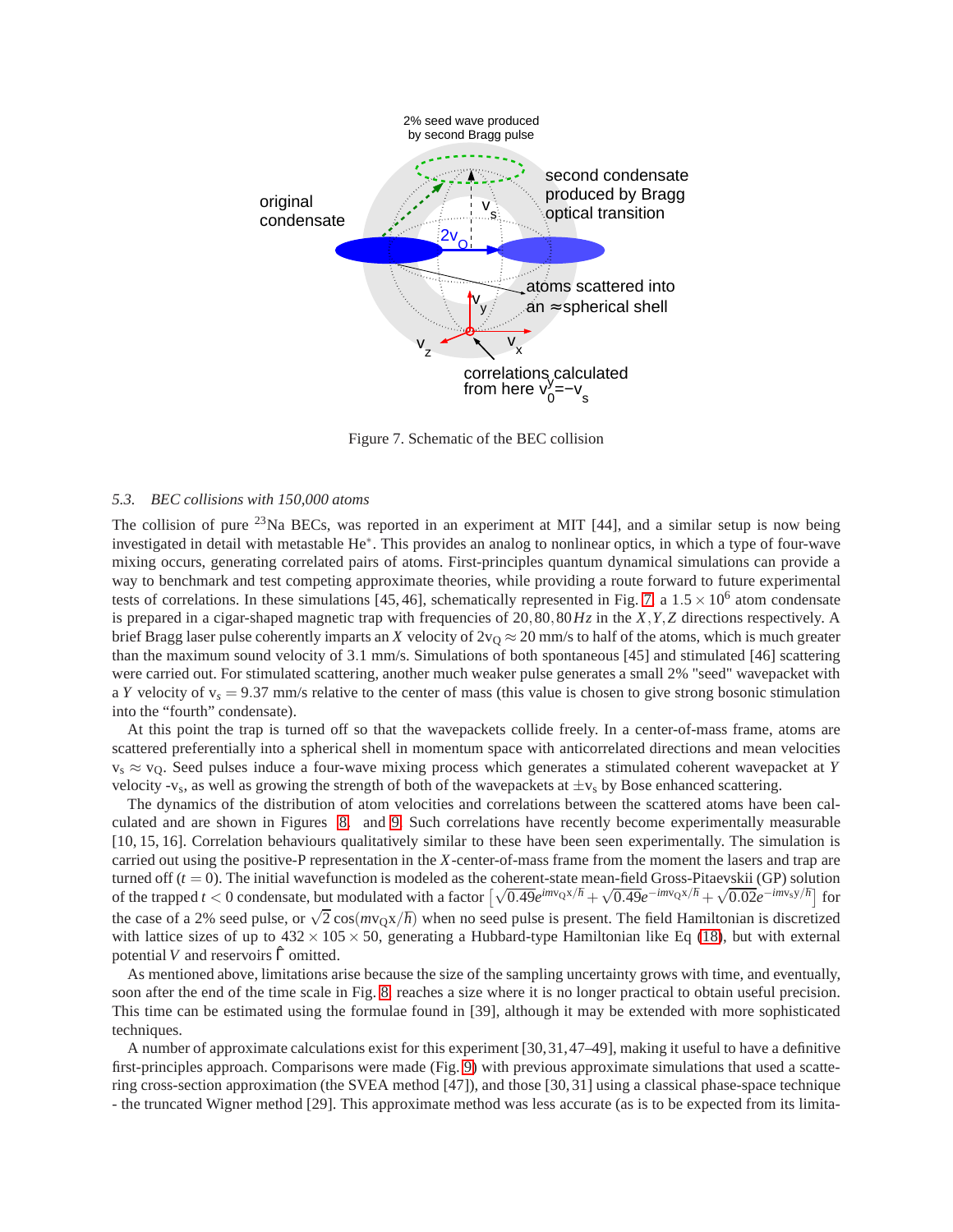

<span id="page-9-0"></span>Figure 8. *Correlations between scattered atoms: time evolution (no seed pulse)*. Plate **a** shows the extremely strong number correlations  $g^{(2)}(v_0, -v_0)$  between atoms with opposite velocity (solid line) in the scattered shell at  $|v_0| = v_s$  (away from the coherent wavepackets), and thermal correlations  $g^{(2)}(v_0, v_0) = 2$  between scattered atoms at the same velocity (dashed). Triple lines indicate uncertainty. Plate **b** shows the coherence width in velocity space for scattered atoms at similar velocities centered around v<sub>0</sub>. Plotted is the Full-width at half-maximum (FWHM) of  $|g^{(1)}(v_0, v_0 + v)|$ .



<span id="page-9-1"></span>Figure 9. *Scattering rates: time evolution (no seed pulse)*. Plate **a** shows total scattering rates in different approximations compared to the exact positive-P simulations. Plate **b** shows the distribution in velocity space for scattered atoms, demonstrating that the false scattered halo of the truncated Wigner method is caused by an unphysical depletion of the vacuum with negative populations.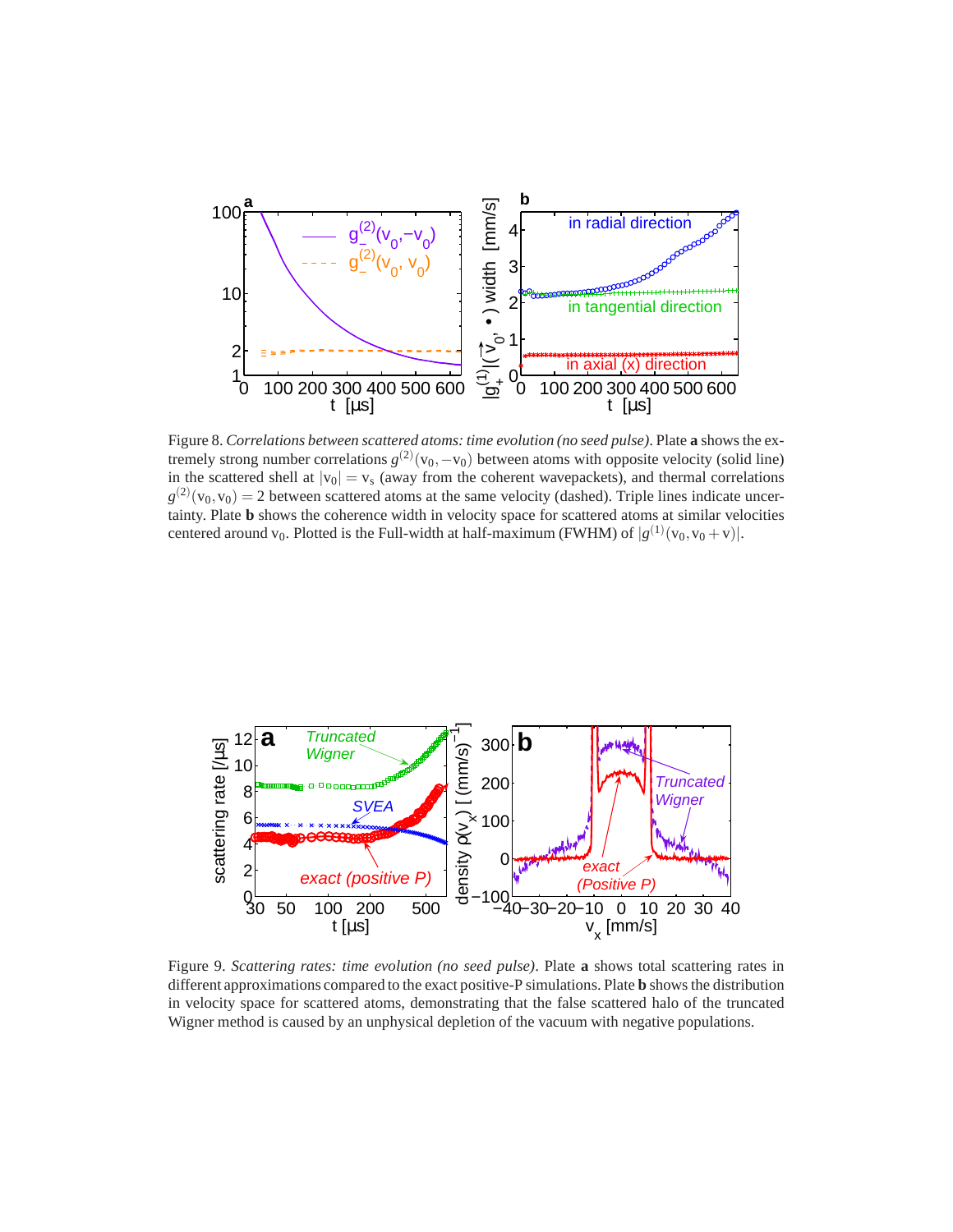tions when the number of particles per mode is small [50]) at large momentum cutoff, due to a diverging truncation error caused by the ultra-violet divergence of the symmetrically-ordered vacuum fluctuations, causing an unphysical depletion of the vacuum modes at high momentum.

The model treated up to  $M = 2.268 \times 10^6$  interacting momentum modes. Since each of the  $N = 1.5 \times 10^5$  atoms can be in any one of the modes, the Hilbert space contains about  $N_s \approx M^N \approx 10^{1,000,000}$  orthogonal quantum states. This demonstrates the ability of nonclassical phase-space methods to simulate quantum mechanical correlations even in the face of exceptionally large many-body Hilbert spaces.

#### **6. SUMMARY**

In summary, we have pointed out how pioneering twentieth century developments of coherence and quantum optics are now growing to include ultra-cold atomic coherence and correlations. The field has been greatly enriched by the outstanding efforts of experimentalists to produce atomic gases at ultra-low temperatures, and more recently, to measure their correlations. As the field is a rapidly growing one, we cannot attempt to cover all the new developments, but rather have provided a selection of topics.

A simple idea treated here is to consider the standard quantum limits to center-of mass measurements. We found that for the same density distribution, the ground-state center-of-mass measurement variance is *N* times lower for a one-dimensional Fermi gas as for a Bose gas of *N* atoms.

Next, we briefly reviewed how coherence theory can be used to identify Bose condensation. While the traditional Penrose-Onsager measure of first-order coherence is very useful for a restricted class of condensates, it fails to identify condensation within mixtures. We have shown how higher-order coherence theory can be used to define condensation in more general cases.

In order to illustrate how to calculate atomic correlations, we considered the issues raised by the relatively strong inter-atomic interactions, compared to those in quantum optics. In order to include quantum coherence fully, we turn have turned to nonclassical phase-space methods using the positive-P representation. This can handle threedimensional simulations with up to  $10^5$  particles, and  $10^6$  modes, giving conditions close to those found in experiments.

Particular cases presented here include evaporative cooling and condensate formation, which we have found is accompanied by heating of the COM motion. We have also calculated measures of second order quantum coherence in BEC collisions, and shown how the exact results can differ from various approximations.

# **Acknowledgments**

P. Deuar acknowledges financial support by the European Community under the contract MEIF-CT-2006-041390. P. D. D., J.C. and T.V. acknowledge support from the Australian Research Council Centre of Excellence program.

## **References**

- 1. R. J. Glauber, Phys. Rev. **130**, 2529 (1963).
- 2. R. J. Glauber, Phys. Rev. **131**, 2766 (1963).
- 3. U. M. Tittulaer and R. J. Glauber, Phys. Rev. **140**, B676 (1965).
- 4. M. Naraschewski and R. J. Glauber, Phys. Rev. A **59**, 4595 (1999).
- 5. E. Altman, E. Demler, and M. D. Lukin, Phys. Rev. A **70**, 013603 (2004).
- 6. F. Dalfovo *et al.*, Rev. Mod. Phys. **71**, 463 (1999).
- 7. A. J. Leggett, Rev. Mod. Phys. **73**, 307 (2001).
- 8. K. V. Kheruntsyan, M. K. Olsen, and P. D. Drummond, Phys. Rev. Lett. **95**, 150405 (2005); E. G. Cavalcanti and M. D. Reid, Phys. Rev. Lett. **97**, 170405 (2006).
- 9. M. Yasuda and F. Shimizu, Phys. Rev. Lett. **77**, 3090 (1996).
- 10. M. Schellekens, R. Hoppeler, A. Perrin, J. Viana Gomes, D. Boiron, A. Aspect, C. I. Westbrook, Science **310**, 648 (2005); J. Viana Gomes, A. Perrin, M. Schellekens, D. Boiron, C. I. Westbrook, and M. Belsley, Phys. Rev. A **74**, 053607 (2006); T. Jeltes, J. M. McNamara, W. Hogervorst, W. Vassen, V. Krachmalnicoff, M. Schellekens, A. Perrin, H. Chang, D. Boiron, A. Aspect, Nature **445,** 402 (2007).
- 11. B. L. Tolra, K. M. O'Hara, J. H. Huckans, W. D. Phillips, S. L. Rolston, and J. V. Porto, Phys. Rev. Lett. **92**, 190401 (2004); Toshiya Kinoshita, Trevor Wenger, and David S. Weiss, Phys. Rev. Lett. **95**, 190406 (2005).
- 12. K. V. Kheruntsyan, D. M. Gangardt, P. D. Drummond, and G. V. Shlyapnikov, Phys. Rev. Lett. **91**, 040403 (2003).